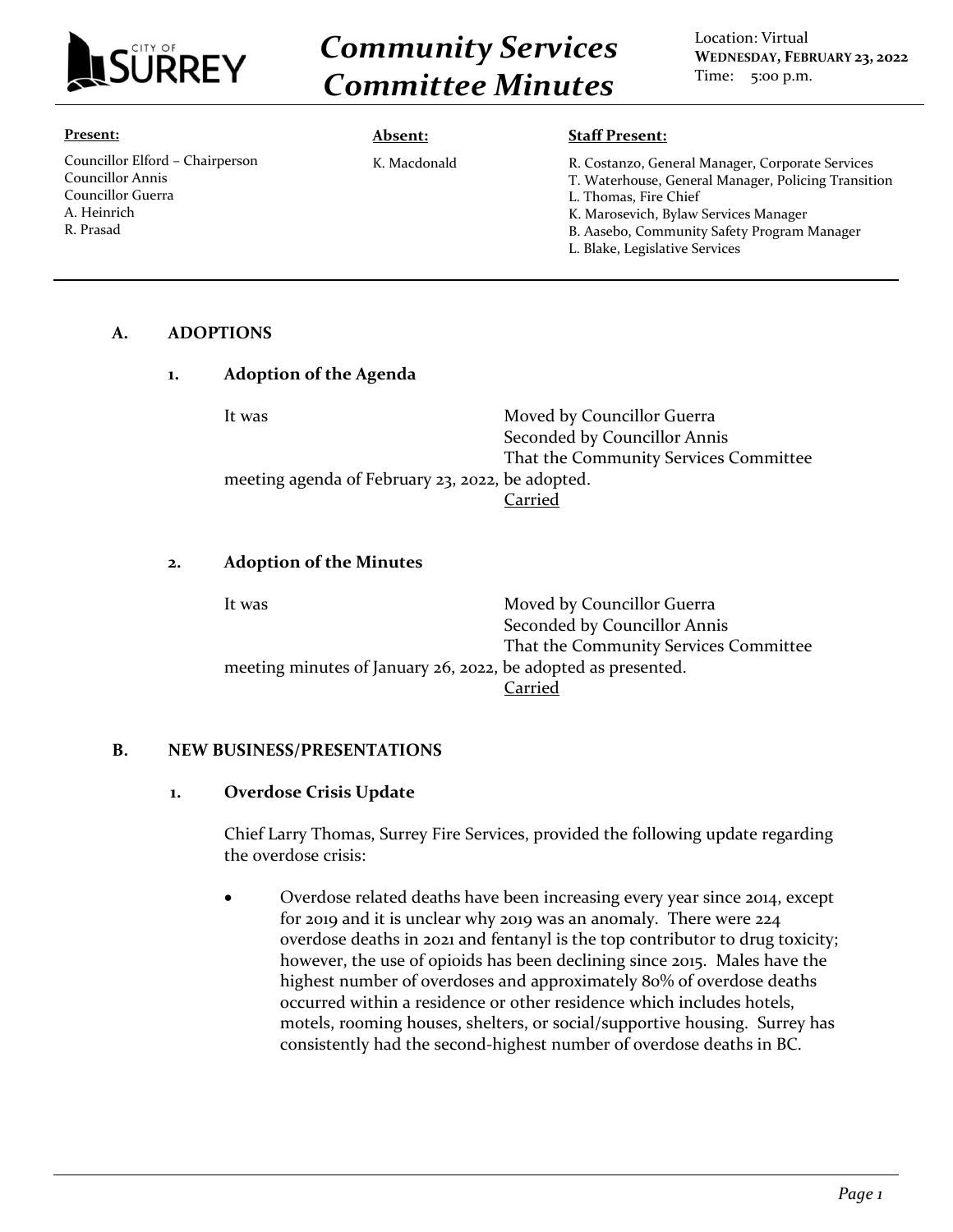- There was a slight decrease in overdose responses in 2018 and 2019, and a further reduction in 2020 due to the pandemic, as the Province stopped dispatching fire services to medical calls. Overdose responses returned to historical patterns in 2021.
- Surrey initiated actions include:
	- o A business intelligence tool developed by Fire Services, based on fire incident data in near real-time, identifies the time, location, and summary details of overdose incidents occurring in clusters within the city. The overdose alerts are sent to Fraser Health and harm reduction team members.
	- o Firefighters are registered with the BC Centre for Disease Control as a registered distributor for take-home naloxone kits. Kits are available at four fire halls and are provided to friends and family when fire services attend an overdose call.
	- o The 2nd Responder program offers Fraser Health Substance Use Services Access Team support to individuals with substance use disorder following an overdose within a private residence. A firefighter will lead a team that includes a Clinician and peer with lived experience to check-in with an individual, as well as their friends and family, during the "window of opportunity" following an overdose. This program can connect individuals to resources they may be unaware of or know how to access and avoid harm from overdoses in the future.
- Timmins, Ontario has experienced success in reducing overdose deaths mainly due to providing an extended-release Sublocade shot almost immediately when a patient arrives in hospital for care. The regular protocol to administer Sublocade includes daily doses of buprenorphine one-week prior to injecting a patient with Sublocade; however, the majority of patients would not wait the week and instead leave the hospital and dropout of the care program. The immediate provision of Sublocade has resulted in an approximately 70% retention of patients. Fire Services staff have been discussing innovative ideas such as this with Fraser Health and the Ministry of Mental Health and Addictions.

In response to a question from the Committee, Chief Thomas advised that Fire Services responds to overdose calls in two- or four-person crews and provide low doses of naloxone so the individual does not go into immediate withdrawals or have a bad reaction. Fire Services will call the police if they encounter a concerning environment during an overdose call.

The Committee discussed variables that could contribute to overdose rates, including Surrey's proximity to the American border and its rate of unhoused residents. It was suggested that Fraser Health and the School District could integrate overdose education into grade school curriculum.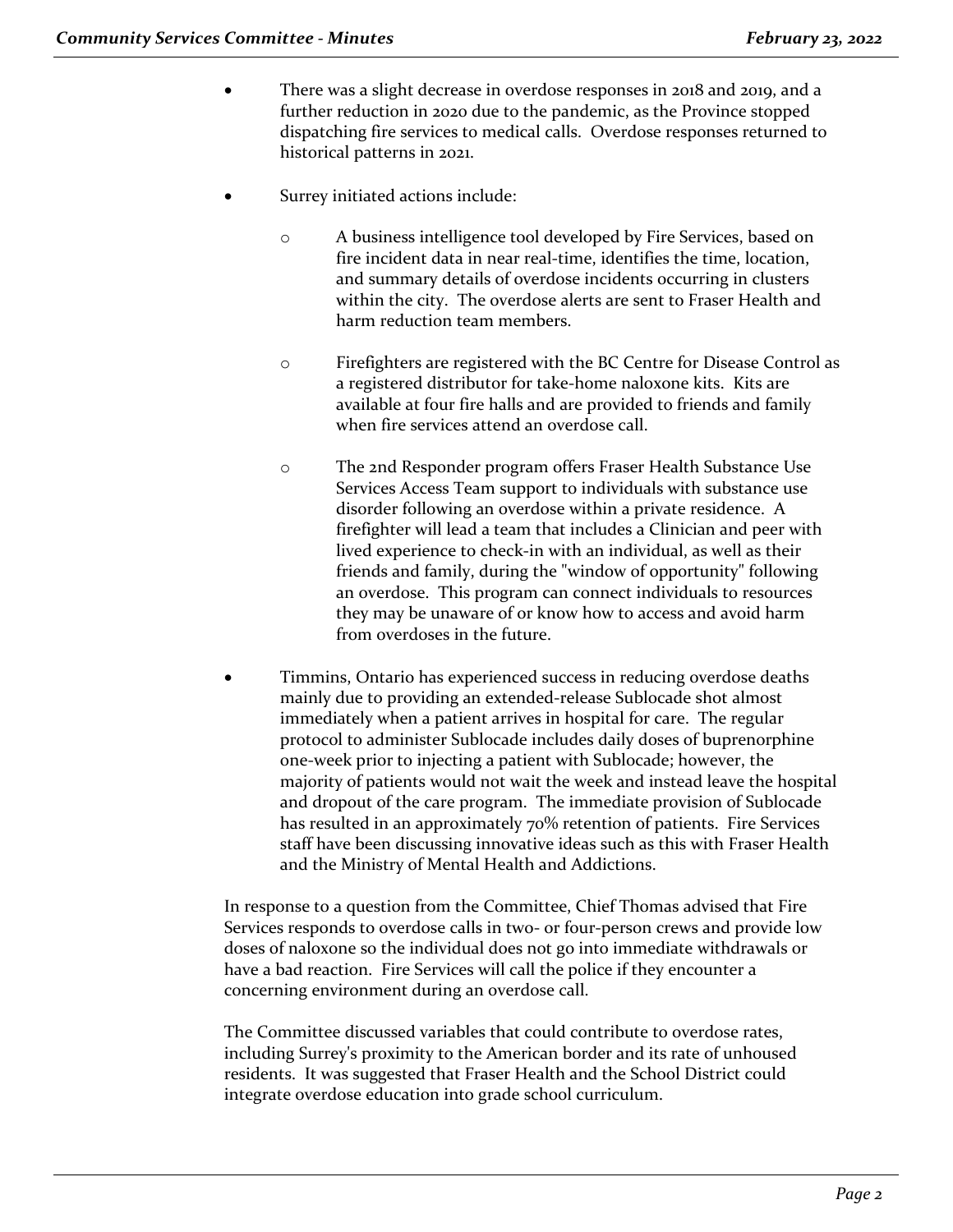## **2. City's Pandemic Response Update**

Chief Larry Thomas, Surrey Fire Services, provided the following update regarding the City's pandemic response:

- The goal of the pandemic response is to minimize death and serious illness, protect the healthcare system, minimize societal disruption and support social and economic renewal. The tools to achieve these goals include immunization, disease surveillance and monitoring, infection prevention and control, outbreak management in settings with a high risk of serious illness, treatment, antiviral distribution, act and long-term care capacity to manage infection surges and public health measures such as mask usage, BC Vaccination Cards, testing, physical distancing, case and contact management and encouraging sick individuals to stay home.
- Public health officials are ensuring balance in easing restrictions. There has been an incremental easing of restrictions and orders since mid-February 2022. The remaining health measures will be reviewed again in March and April.
- British Columbia's approach has been effective, as hospitalizations, infection rates and deaths are decreasing. The unvaccinated population has more variability and higher hospitalization rates amongst all age groups. There is a noticeable increase in breakthrough infection rates amongst vaccinated individuals aged 70 plus. However, overall, vaccinated individuals have a lower risk compared to unvaccinated individuals.

## **3. Surrey Anti-Gang Family Empowerment ("SAFE") Program Update**

Brian Aasebo, Community Safety Program Manager, provided the following update regarding the Surrey Anti-Gang Family Empowerment (SAFE) Program:

- SAFE is a five-year program that aims to reduce youth gang involvement through 11 programs delivered by 10 partners. By the end of September 2021, SAFE was at its 55% mark and was 99.4% on target to support 4730 children and youth, a great success considering the program was able to continue serving clients during the COVID-19 pandemic.
- The Children & Youth At-Risk Table (CHART), which is one of the 11 SAFE programs, was able to conclude 314 out of 370 cases, with 223 cases concluded for positive reasons. This innovative approach has had a 71% success rate, in comparison to other situation tables which observe a 60% standard as per the Province.
- Empowersurrey.ca launched in April 2021 to educate caregivers on warning signs of youth gang involvement. The site had 8,601 visits and six Empower Surrey Parent Workshops, which had over 200 registered participants. The workshops also generated nine new Simon Fraser University clinical counselling clients. The second round of nine workshops, including two facilitated in Punjabi, are being launched April to June and are anticipated to bring even more visitors to the website.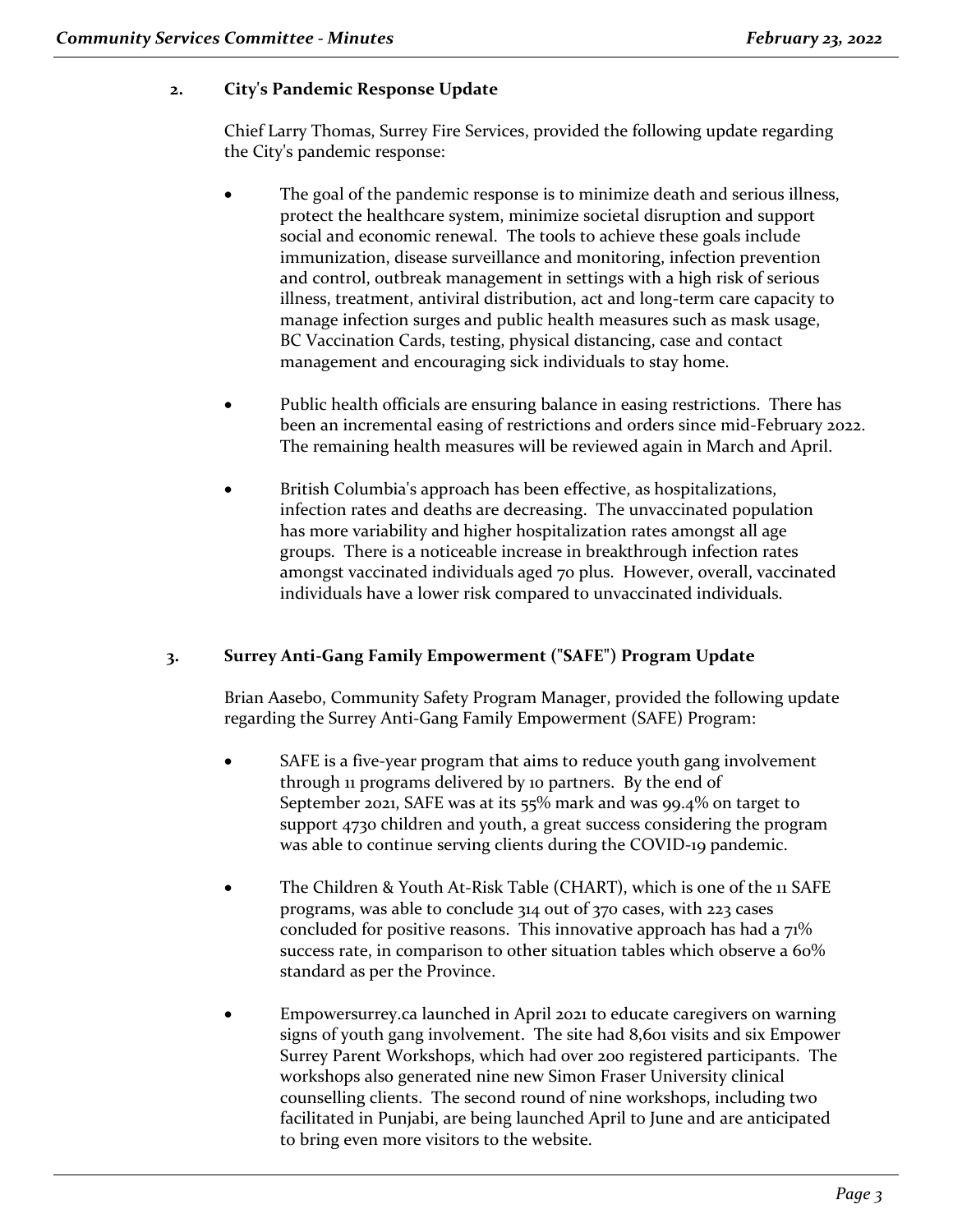- Blueprint Pathways is a new initiative that was launched in August 2021 to expand the resources of the Surrey Wraparound partnership with the School District and RCMP by adding a full-time City youth worker, who currently provides intensive one-on-one support to 13 female clients identifying as BIPOC. Example activities include involving youth in the design and creation of the Every Child Matters mural in North Surrey and supporting an overnight wilderness experience for select clients during Spring Break. Funding is secured until March 2022 and, as the program is performing even better than expected, staff have submitted a funding extension request.
- The City is the lead on three partnership grant opportunities that are currently under review by Provincial and Federal funders. Staff are also requesting the Committee's support to explore all possible opportunities to fund SAFE beyond December 2023.

## **4. SMART and SMART Cart Update**

Phillipa Sanderson, Manager, Policing Transition and Community Safety, and Brian Aasebo provided the following update regarding the Surrey Mobilization and Resiliency Table (SMART) and SMART Cart Program:

- SMART Cart is one of six projects funded by a \$14.2 million Pandemic Response Program grant from the Union of British Columbia Municipalities Strengthening Communities' Services Program to address the impacts of the COVID-19 pandemic on populations at-risk and experiencing homelessness.
- SMART Cart is a pilot program to leverage frontline Bylaw staff so they are more engaged with outreach and relocation services for unsheltered residents. SMART Cart intersects with SMART, a situation table that involves staff from 21 partner agencies meeting weekly to discuss vulnerable adults and their families. Clients are assessed on a maximum of 105 risk factors to detect Acutely Elevated Risk and provide rapid multi-agency responses within 24 to 48 hours.
- Of 502 total cases, SMART has closed 466 and currently has two cases open. There are 18 reasons for case closure. SMART has a 60% positive conclusion rate, which is on par with the provincial situation table standard. Since inception, housing, mental health and substance use respectively are the biggest risk categories based on individually identified factors. Trauma counselling has been identified as a gap and is being further explored by the Table.
- SMART Cart is a pilot program that will pair Bylaw Services staff with a social and community services worker to connect people experiencing homelessness with necessary supports and services and facilitate connection to the SMART Table where appropriate. In addition, SMART Cart funding will allow Atira Women's Resources Society and Surrey's Women's Shelter to augment their existing mobile outreach services.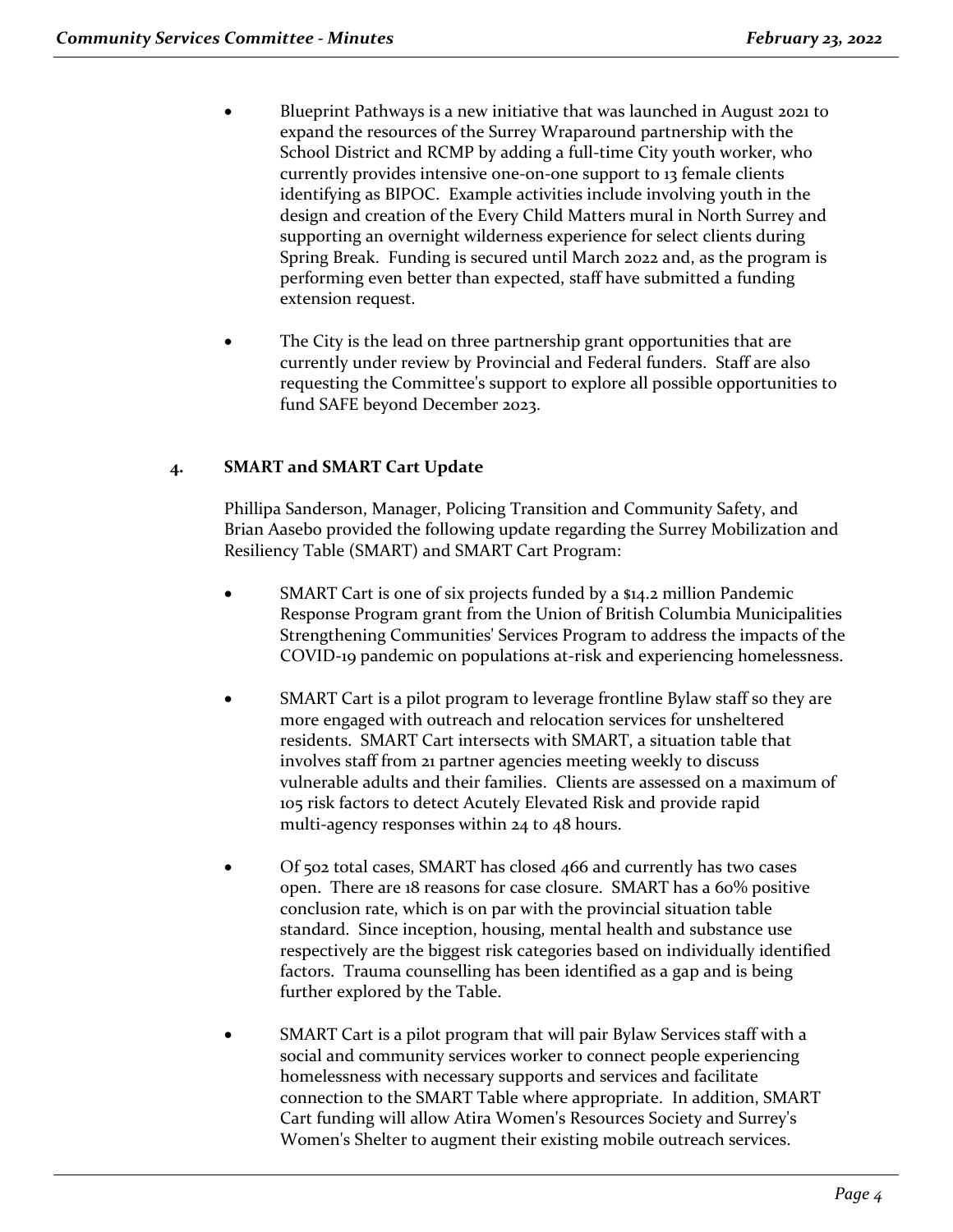- SMART Cart will implement an outsourcing model with a local nonprofit agency being contracted to supply workers to support the project. Staff are currently preparing a Request for Proposal (RFP) to identify a non-profit with demonstrated experience in Surrey. There is also engagement between the Union and Human Resources to confirm the Bylaw Services pilot team roles and pilot program start date. It is anticipated that the SMART Cart pilot program will begin in May 2022.
- The Union of BC Municipalities has announced a second round of funding opportunities. While existing programs are unable to apply for augmented funding, staff will identify new programs to bring forward for funding consideration.

## **C. OUTSTANDING BUSINESS**

This section had no items.

## **D. ITEMS REFERRED BY COUNCIL**

This section had no items.

## **E. CORRESPONDENCE**

This section had no items.

## **F. INFORMATION ITEMS**

**1. Surrey Anti-Gang Family Empowerment ("SAFE") Program Activity Report** File: 1810-01

This report was circulated for information.

## **G. OTHER BUSINESS**

This section had no items.

## **H. NEXT MEETING**

The next meeting of the Community Services Committee is scheduled for March 30, 2022.